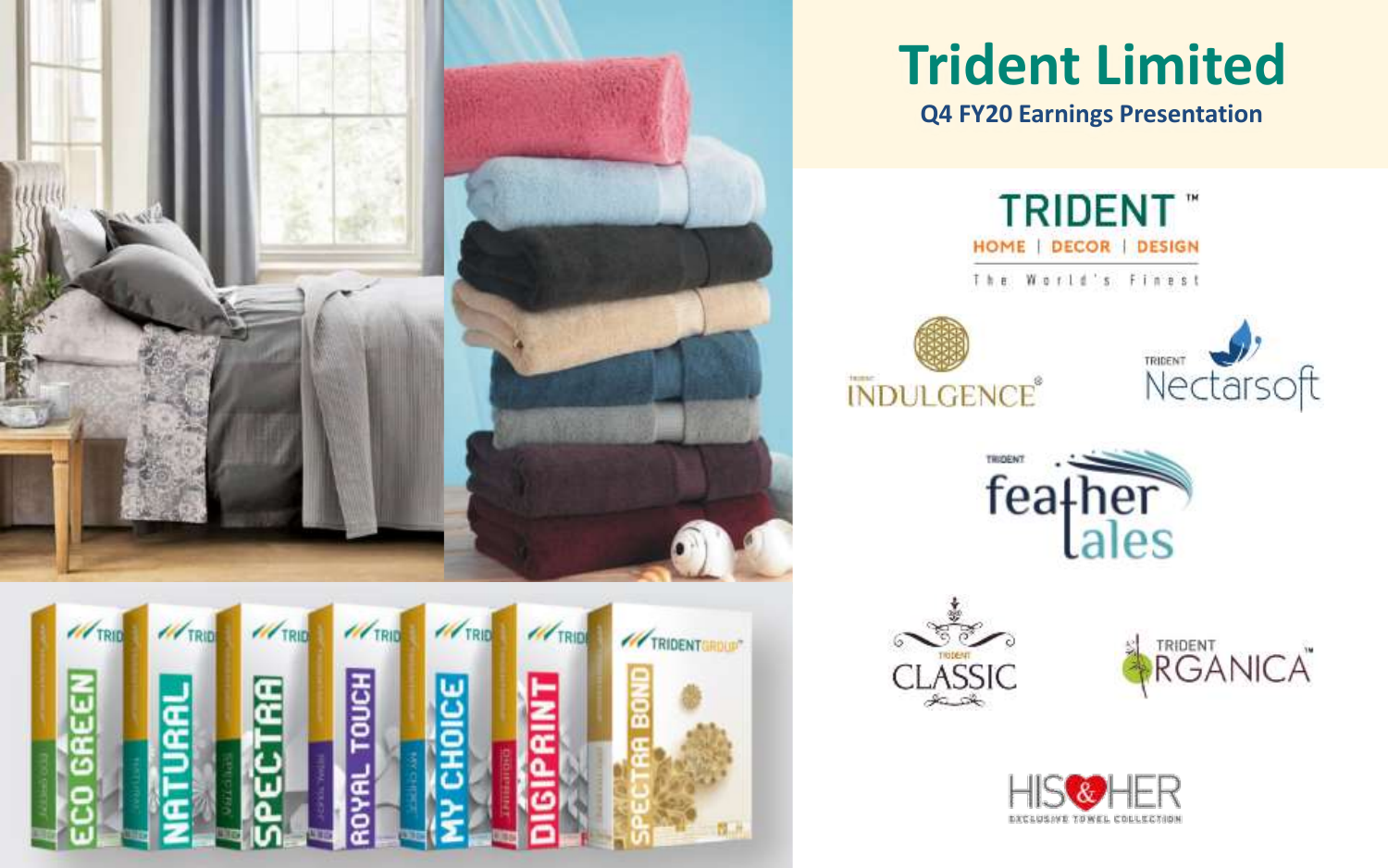### **Safe Harbour**

This presentation has been prepared by Trident Limited (the "Company") for general information purposes only, without regard to any specific objectives, suitability, financial situations and needs of any particular person and does not constitute any recommendation or form part of any offer or invitation, directly or indirectly, in any manner, or inducement to sell or issue, or any solicitation of any offer to purchase or subscribe for, any securities of the Company, nor shall it or any part of it or the fact of its distribution form the basis of, or be relied on in connection with, any contract or commitment therefor. This presentation does not solicit any action based on the material contained herein. Nothing in this presentation is intended by the Company to be construed as legal, accounting or tax advice.

This presentation has been prepared by the Company based upon information available in the public domain. This presentation has not been approved and will not or may not be reviewed or approved by any statutory or requlatory authority in India or by any Stock Exchange in India. This presentation may include statements which may constitute forward-looking statements. The actual results could differ materially from those projected in any such forward-looking statements because of various factors. The Company assumes no responsibility to publicly amend, modify or revise any forward-looking statements, *on the basis of any subsequent developments, information or events, or otherwise.*

This presentation contains certain forward-lookina statements relatina to the business, financial performance, strateay and results of the Company and/ or the industry in which it operates. Forward-lookina statements are statements concerning future circumstances and results, and any other statements that are not historical facts, sometimes identified by the words including, without limitation "believes". "expects", "predicts", "intends", "projects", "plans", "estimates", "aims", "foresees", "anticipates", "targets", and similar expressions. The forward-looking statements, including those cited from third party sources, contained in this presentation are based on numerous assumptions and are uncertain and subject to risks. A multitude of factors including, but not limited to, changes in demand, competition and technology, can cause actual events, performance or results to differ significantly from any anticipated development. Neither the Company nor its affiliates or advisors or representatives nor any of its or their parent or subsidiary undertakings or any such person's officers or employees quarantees that the assumptions underlying such forward-looking statements are free from errors nor does either accept any responsibility for the future accuracy of the forward-looking statements contained in this presentation or the actual occurrence of the forecasted developments. Forward-looking statements speak only as of the date of this presentation and are not augrantees of future performance. As a result, the Company expressly disclaims any obligation or undertaking to release any update or revisions to any forward-looking statements in this presentation as a result of any change in expectations or any change in events, conditions, assumptions or circumstances on which these forward looking statements are based. Given these uncertainties and other factors, viewers of this presentation are cautioned not to place undue reliance on these forward-looking statements.

The information contained in these materials has not been independently verified. None of the Company, its directors, promoter or affiliates, nor any of its or their respective employees, advisers or representatives or any other person accepts any responsibility or liability whatsoever, whether arising in tort, contract or otherwise, for any errors, omissions or inaccuracies in such information or opinions or for any loss, cost or damage suffered or incurred howsoever arising, directly or indirectly, from any use of this presentation or its contents or otherwise in connection with this presentation, and makes no representation or warranty, express or implied, for the contents of this presentation includina its accuracy, fairness, completeness or verification or for any other statement made or purported to be made by any of them, or on behalf of them, and nothing in this presentation or at this presentation shall be relied upon as a promise or representation in this respect, whether as to the past or the future. Past performance is not a quide for future performance. The information contained in this presentation is current, and if not stated otherwise, made as of the date of this presentation. The Company undertakes no obligation to update or revise any information in this presentation as a result of new information, future events or otherwise. Any person/party intending to provide finance/invest in the shares/businesses of the Company shall do so after seeking their own professional advice and after carrying out their own due diligence procedure to ensure that they are making an informed decision.

This presentation is not a prospectus, a statement in lieu of a prospectus, an offering circular, an advertisement or an offer document under the Companies Act, 2013, as amended, the Securities and Exchange Board of India (Issue of Capital and Disclosure Requirements) Requlations, 2009, as amended, or any other applicable law in India.

This presentation is strictly confidential and may not be copied or disseminated, in whole or in part, and in any manner or for any purpose. No person is authorized to give any information or to make any representation not contained in or inconsistent with this presentation and if given or made, such information or representation must not be relied upon as having been authorized by any person. Failure to comply with this restriction may constitute a violation of the applicable securities laws. Neither this document nor any part or copy of it may be distributed, directly or indirectly, in the United States. The distribution of this document in certain jurisdictions may be restricted by law and persons in to whose possession this presentation comes should inform themselves about and observe any such restrictions. By reviewing this presentation, you garee to be bound by the foregoing limitations. You further represent and garee that you are located outside the United States and you are permitted under the laws of your *jurisdiction to receive this presentation.*

This presentation is not an offer to sell or a solicitation of any offer to buy the securities of the Company in the United States or in any other jurisdiction where such offer or sale would be unlawful. Securities may not be offered, sold, resold, pledaed, delivered, distributed or transferred, directly or indirectly, in to or within the United States absent registration under the Securities Act, except pursuant to an exemption from or in a transaction not subject to, the registration requirements of the Securities Act and in compliance with any applicable securities laws of any state or other jurisdiction of the United States. The Company's securities have not been and will not be registered under the United States Securities Act of 1933, as amended.

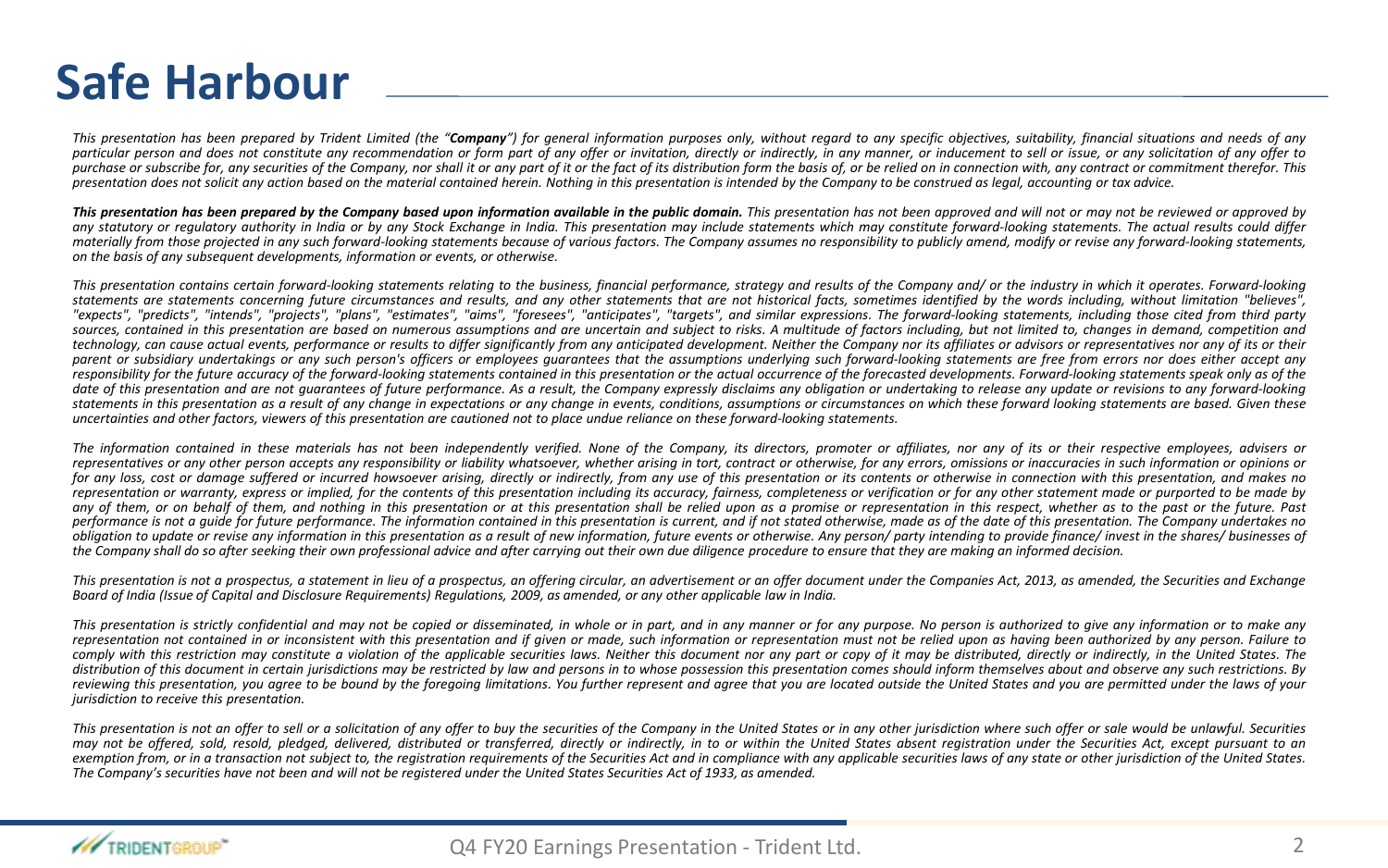### **Overview**

#### **Textiles Paper**

#### **Largest Player in terms of Terry Towel Capacity & One of the largest players in Home Textile Space in India**

#### **Highest Operating Margin among Key Listed Players in India**



#### **Revenue Split between segments**



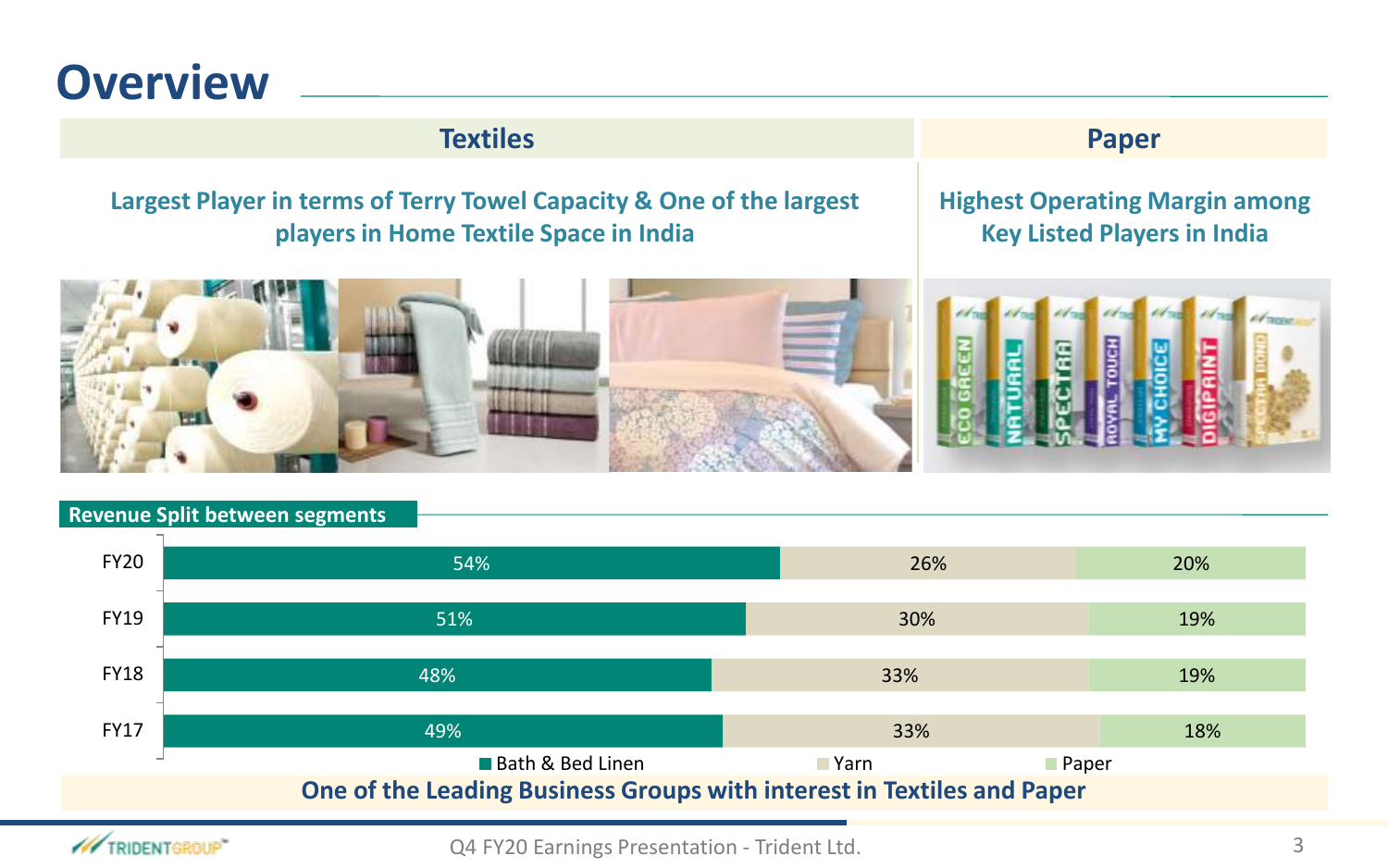## **Snapshot**

| <b>Key Market Statistics</b>         | 15-May-2020     |
|--------------------------------------|-----------------|
| <b>BSE Ticker</b>                    | 521064          |
| <b>NSE Ticker</b>                    | <b>Trident</b>  |
| <b>Bloomberg Code</b>                | <b>TRID:IN</b>  |
| <b>Reuters</b>                       | <b>TRIF.NS</b>  |
| Market Price (Rs)                    | 4.90            |
| Market Cap (INR Crore / USD Mn)      | 2497/329        |
| Number of Outstanding Shares (Crore) | 509.60*         |
| <b>Face Value</b>                    | Rs. 1 per share |
| 52-week High / Low (Rs.)             | 8.40/3.05       |

#### **Shareholding Pattern – 31st Mar, 2020**

| <b>Category</b> | <b>Mar, 2020</b> | Dec, 2019 |
|-----------------|------------------|-----------|
| Promoters       | 71.06%           | 71.06%    |
| Public          | 28.94%           | 28.94%    |

### **Global Presence** Corporate Office : Ludhiana, Punjab Manufacturing Facilities at: Sanghera & Dhaula, Punjab Budni, Madhya Pradesh Marketing Offices (India): Mumbai, Gurgaon Kolkata, Bengaluru Marketing Offices (Intl.): New York, United States Cheshire, United Kingdom



*\*Each equity share having face value of Rs 10 each has been split into 10 equity shares with face value of Rs 1 each. Accordingly previous year figures have been recomputed* 

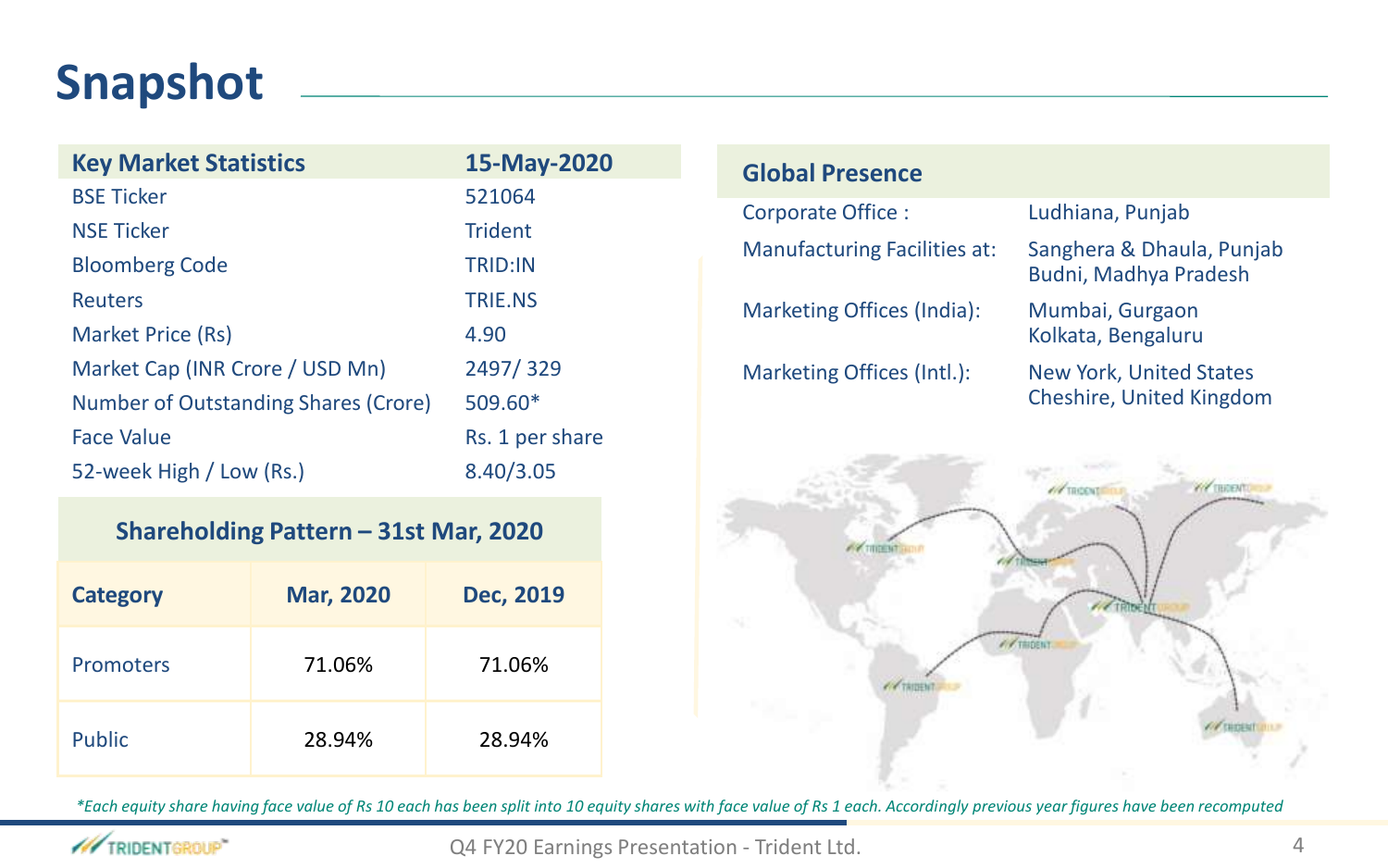### **Evolution**



/// TRIDENTGROUP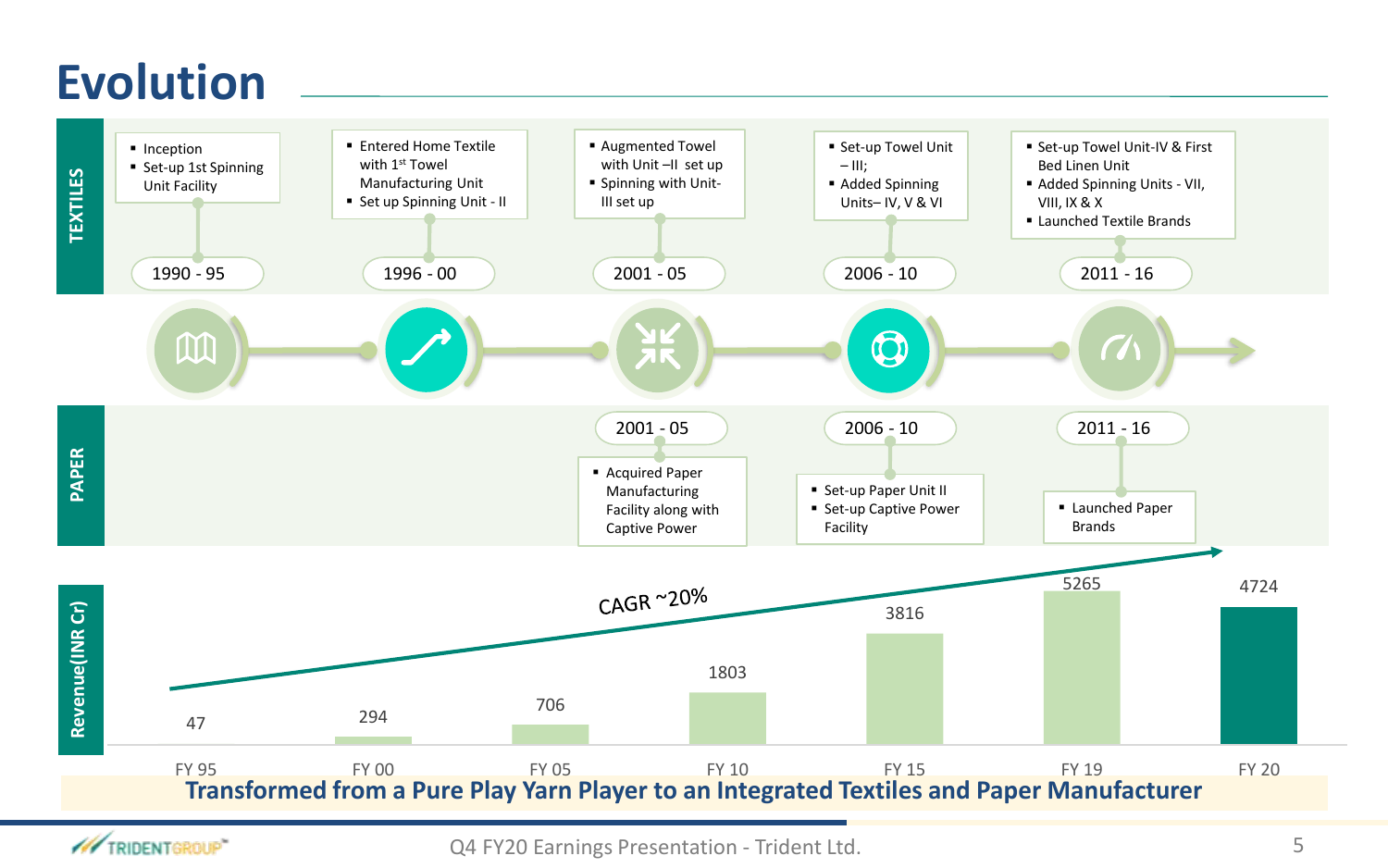# **Key Highlights - P&L**

| <b>FY20</b>                  |                     |  |  |  |  |
|------------------------------|---------------------|--|--|--|--|
| <b>TOTAL INCOME (INR CR)</b> | <b>PBT (INR CR)</b> |  |  |  |  |
| 4724 -10%                    | 421<br>$-23%$       |  |  |  |  |
| <b>FY19: 5265</b>            | <b>FY19:547</b>     |  |  |  |  |
|                              |                     |  |  |  |  |
| <b>EBIDTA (INR CR)</b>       | <b>PAT (INR CR)</b> |  |  |  |  |
| 865 -15%                     | 342 -8%             |  |  |  |  |
| FY19:1023                    | <b>FY19:371</b>     |  |  |  |  |
|                              |                     |  |  |  |  |
| <b>EBIT (INR CR)</b>         | <b>EPS (INR)</b>    |  |  |  |  |
| 532 -19%                     | 0.67<br>$-8%$       |  |  |  |  |
| <b>FY19:659</b>              | <b>FY19:0.73</b>    |  |  |  |  |

- **Revenue for the year stood at INR 4723.9 crores owing to lower traction in Home Textile Segment, reduced realizations in Yarn and Paper and March end impact of Covid-19**
- **Capacity utilization for all the segment stood at lower level as compared to previous year owing to above factors**
- Finance Cost in FY20 reduced to INR 110.8 Crores, reduction of 1.3% as compared to INR 112.3 Crores in FY19
- EBITDA stood at INR 865.3 crores in FY20 compared to INR 1023.1 crores in FY19. EBITDA Margin stood at 18.3% in FY20
- Reduction in tax outgo due to adoption of new tax rates under Section 115BAA of the Income Tax Act, 1961 as introduced by the Taxation Laws (Amendment) Ordinance, 2019

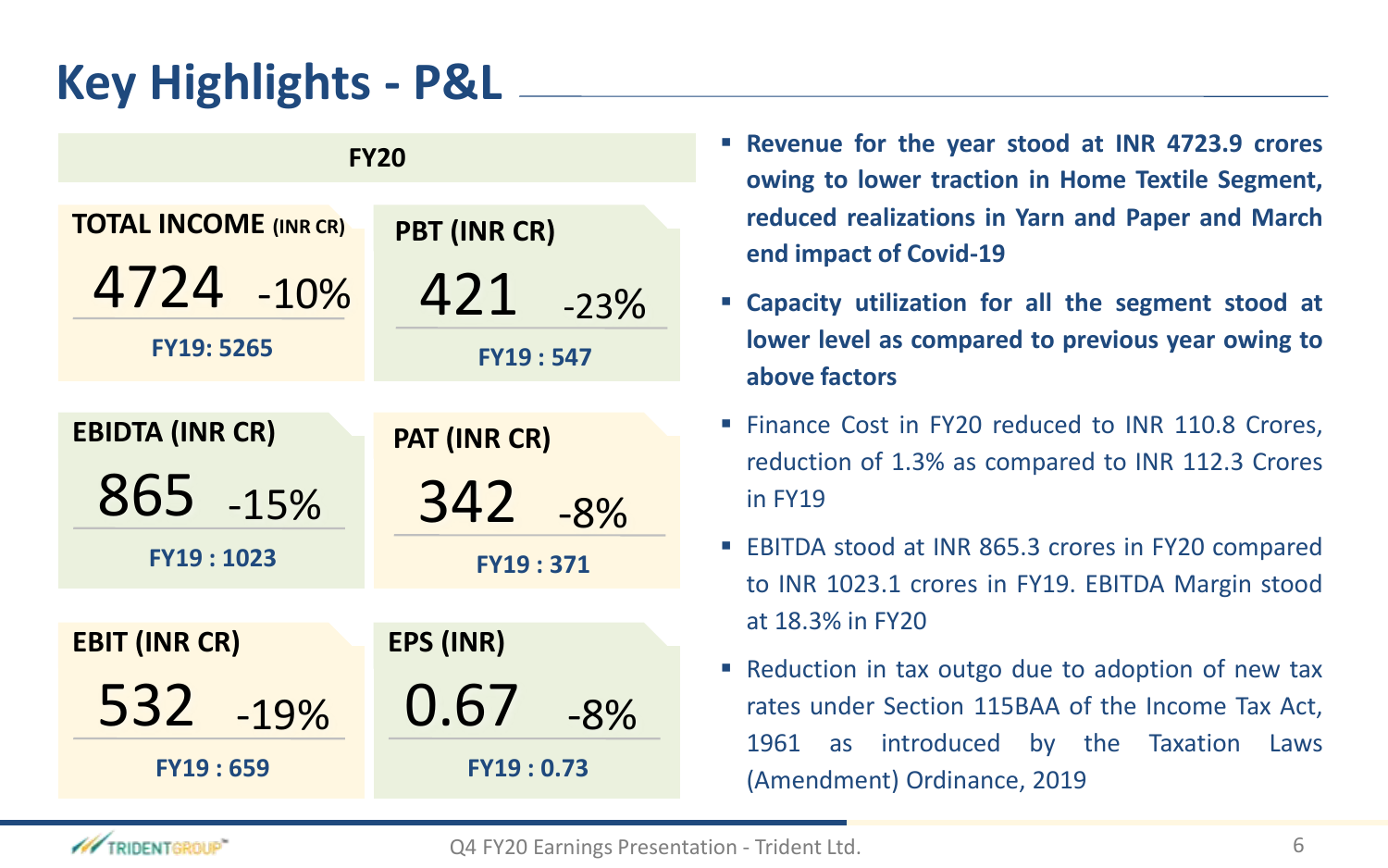# **Key Highlights - B/S**

| as on Mar 31, 2020        |                             |  |  |  |
|---------------------------|-----------------------------|--|--|--|
| <b>NET DEBT (INR CR)</b>  | LT DEBT (INR CR)            |  |  |  |
| 1614 -729Cr               | 1051 -243Cr                 |  |  |  |
| <b>FY19: 2344</b>         | <b>FY19:1294</b>            |  |  |  |
|                           |                             |  |  |  |
| <b>NET DEBT/EQUITY</b>    | <b>NET DEBT/EBIDTA</b>      |  |  |  |
|                           |                             |  |  |  |
| 0.5                       | 1.9                         |  |  |  |
| FY19:0.8                  | FY19:2.3                    |  |  |  |
|                           |                             |  |  |  |
| <b>REPAYMENT (INR CR)</b> | <b>CASH PROFIT (INR CR)</b> |  |  |  |
| 273                       | 675                         |  |  |  |

- **Repayment of Long Term Debt by INR 273 Crores in FY20. Company opted for RBI moratorium due to which Mar'20 instalments were deferred**
- **Net Debt reduced significantly in FY20 to reach level of INR 1614 Crores as compared to previous year on account of decrease in working capital utilization and increase in cash and cash equivalents**



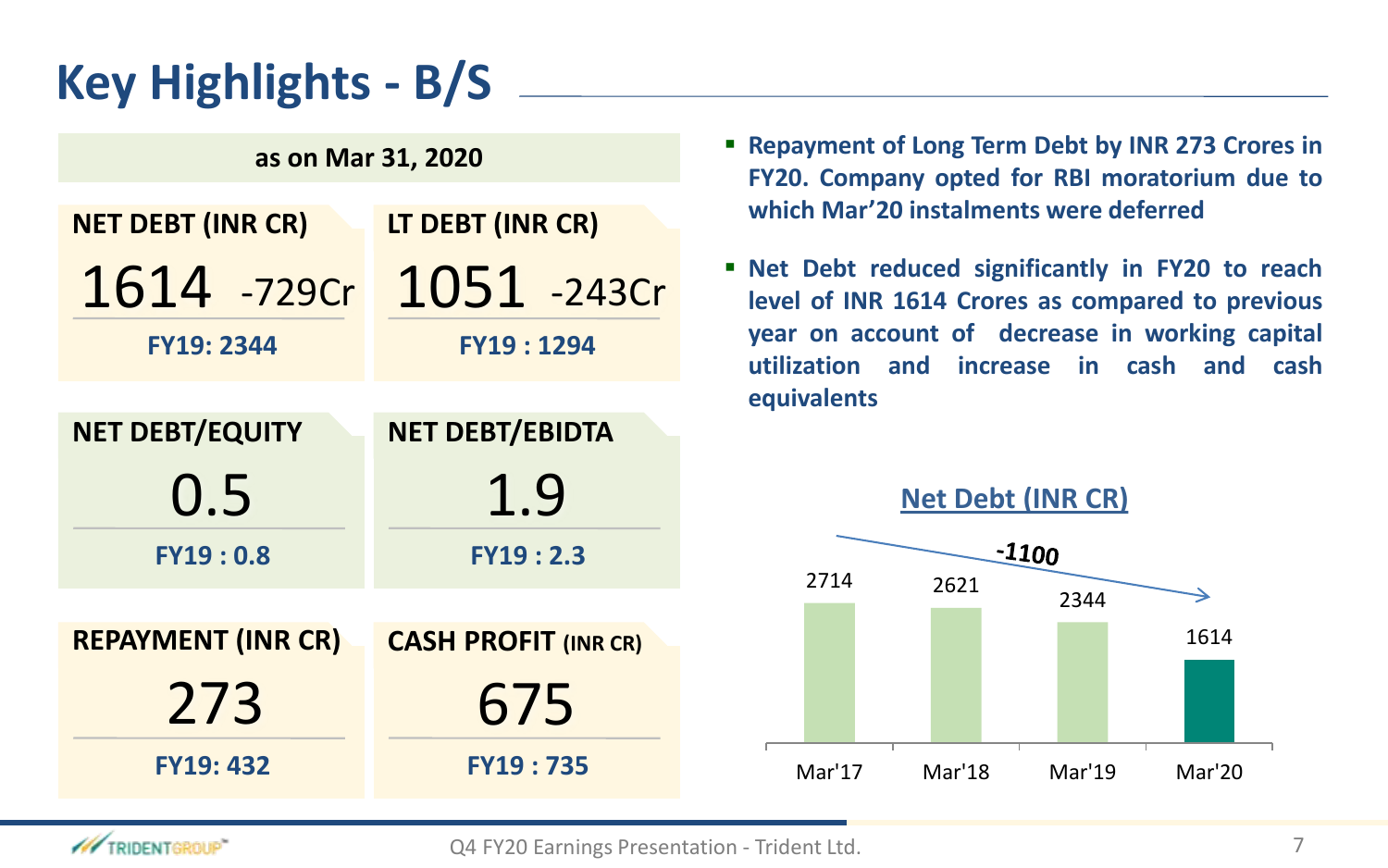# **P&L Statement (S)**

| <b>Particulars</b>       | <b>Q4 FY20</b> | <b>Q3 FY20</b> | <b>Shift</b> | <b>FY20</b> | <b>FY19</b> | <b>Shift</b> |
|--------------------------|----------------|----------------|--------------|-------------|-------------|--------------|
| <b>Total Income</b>      | 997.3          | 1091.4         | $-8.6%$      | 4723.9      | 5265.3      | $-10.3%$     |
| <b>EBITDA</b>            | 152.0          | 153.7          | $-1.1%$      | 865.3       | 1023.1      | $-15.4%$     |
| <b>EBITDA %</b>          | 15.2%          | 14.1%          | $-116bps$    | 18.3%       | 19.4%       | $-111$ bps   |
| Depreciation             | 81.5           | 82.2           | $-0.8%$      | 333.3       | 363.9       | $-8.4%$      |
| <b>EBIT</b>              | 70.4           | 71.5           | $-1.4%$      | 532.0       | 659.2       | $-19.3%$     |
| <b>Finance Cost</b>      | 27.8           | 23.4           | 18.5%        | 110.8       | 112.3       | $-1.3%$      |
| <b>Profit Before Tax</b> | 42.7           | 48.0           | $-11.2%$     | 421.2       | 546.9       | $-23.0%$     |
| <b>Profit After Tax</b>  | 39.6           | 41.9           | $-5.6%$      | 341.8       | 370.9       | $-7.8%$      |
| EPS (INR)                | 0.08           | 0.08           |              | 0.67        | 0.73        | $-8.2%$      |
| <b>Cash Profit</b>       | 121.1          | 124.1          | $-2.4%$      | 675.1       | 734.8       | $-8.1%$      |



Q4 FY20 Earnings Presentation - Trident Ltd. 68 and 2011 12:30 and 2012 12:30 and 2013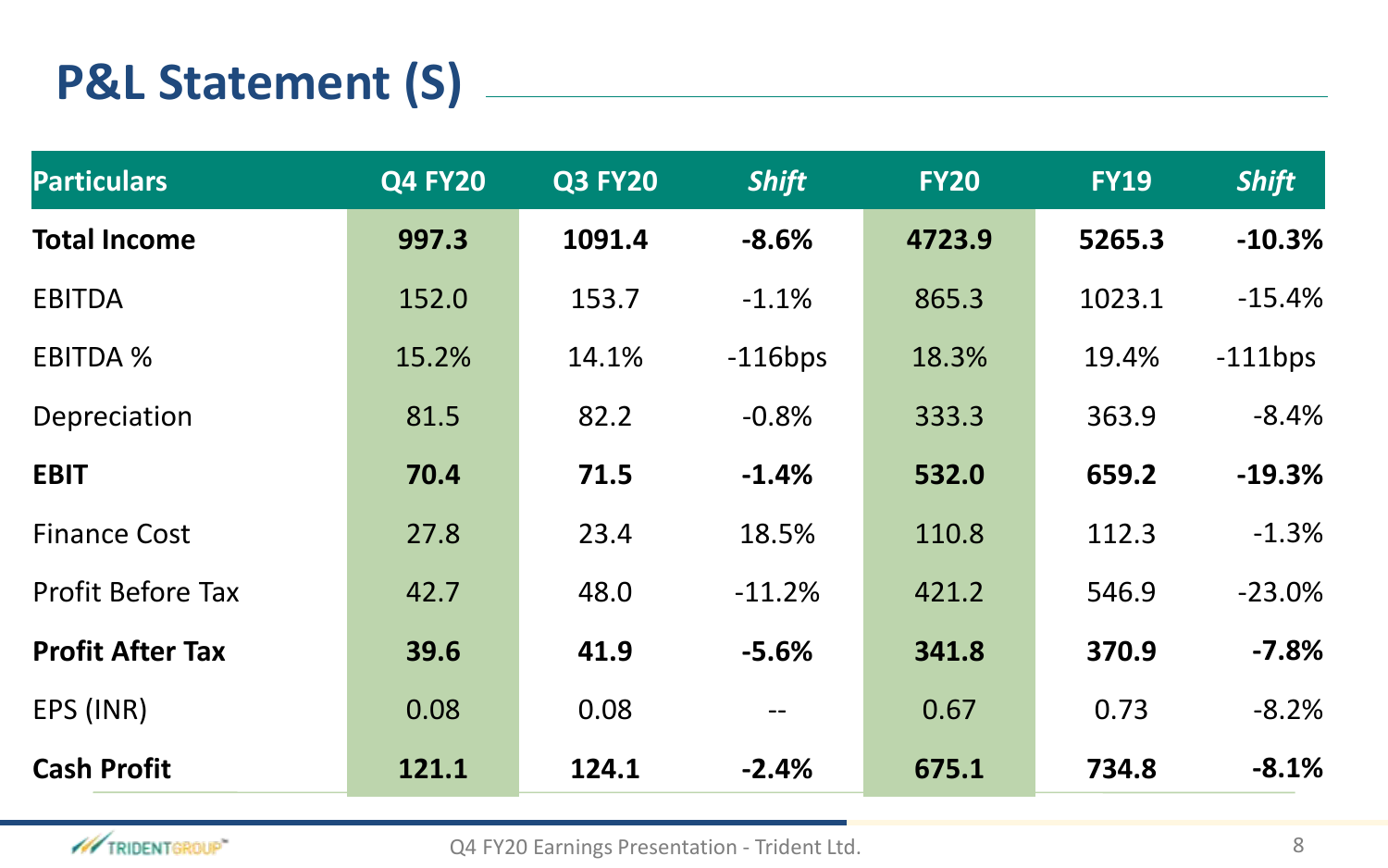### **Dividend Payout**

| <b>Year</b>                                                        | <b>Total Div%</b> | Div. Amt.<br>(INR Per Share) | <b>Type</b>             |     |  |
|--------------------------------------------------------------------|-------------------|------------------------------|-------------------------|-----|--|
|                                                                    |                   |                              | 3 <sup>rd</sup> Interim | 18% |  |
| <b>FY20</b>                                                        | 36%               | $0.36/-$                     | 2 <sup>nd</sup> Interim | 9%  |  |
|                                                                    |                   |                              | $1st$ Interim           | 9%  |  |
|                                                                    |                   |                              | Final                   | 6%  |  |
| <b>FY19</b>                                                        |                   |                              | 3 <sup>rd</sup> Interim | 12% |  |
|                                                                    | 30%               | $0.30/-$                     | 2 <sup>nd</sup> Interim | 6%  |  |
|                                                                    |                   |                              | $1st$ Interim           | 6%  |  |
|                                                                    |                   |                              | Final                   | 3%  |  |
| <b>FY18</b>                                                        | 15%               | $0.15/-$                     | 2 <sup>nd</sup> Interim | 6%  |  |
|                                                                    |                   |                              | $1st$ Interim           | 6%  |  |
|                                                                    | 15%               |                              | Final                   | 3%  |  |
| <b>FY17</b>                                                        |                   | $0.15/-$                     | 2 <sup>nd</sup> Interim | 6%  |  |
|                                                                    |                   |                              | $1st$ Interim           | 6%  |  |
| *Dividend Distribution Policy is available at www.tridentindia.com |                   |                              |                         |     |  |

### **<u>Dividend Payout Ratio</u>**





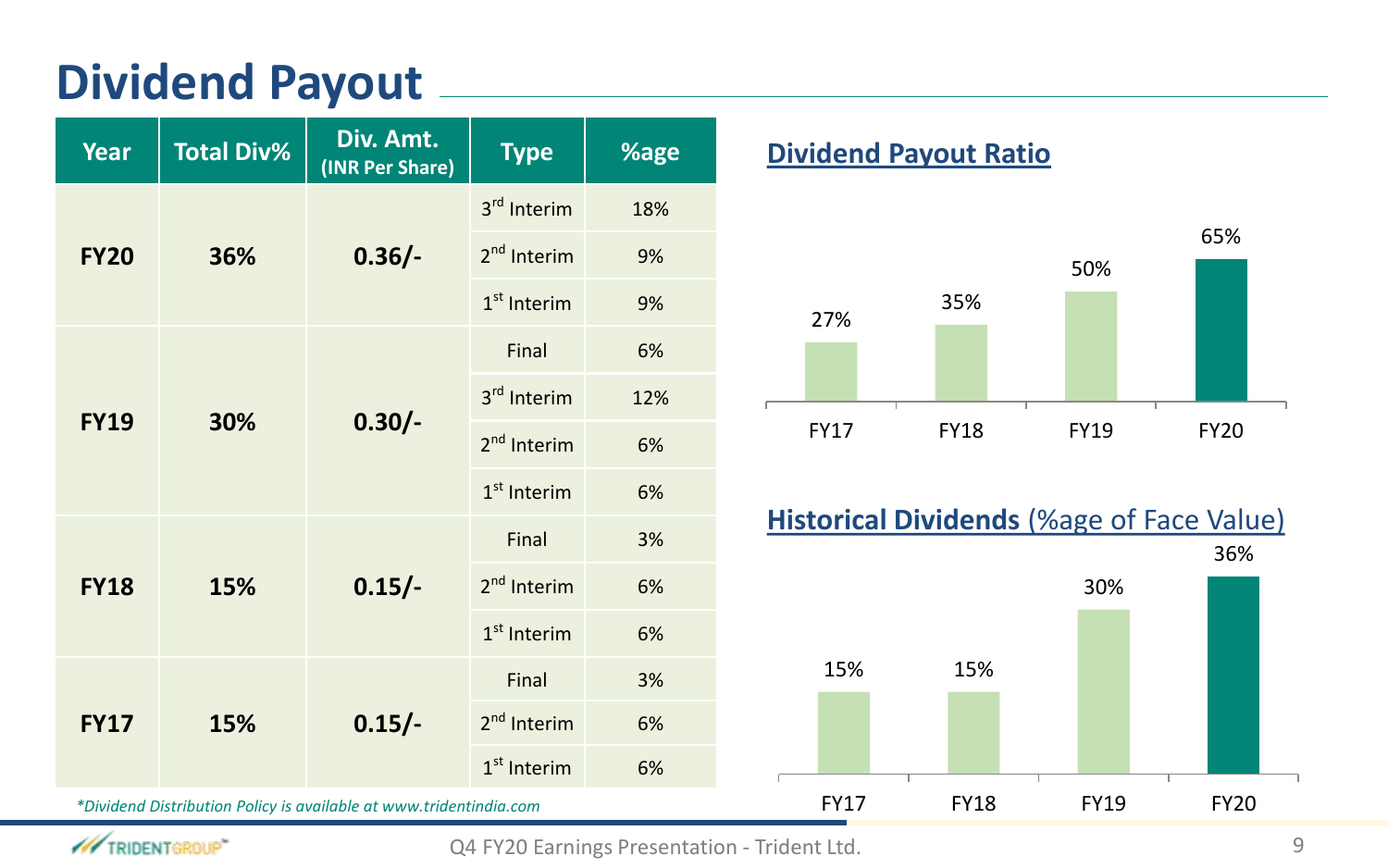### **Management Comment**

**Commenting on the performance, Mr. Rajinder Gupta, Chairman at Trident Group said:**

*"COVID-19 has changed everything about life and work in just a matter of a few weeks. In these challenging times, we are all navigating through uncertainty for ourselves, our loved ones and our community.*

*I feel, this is nature way of pressing the reset button for us. Of course, we cannot overlook the drop in the economy in the short run but finding silver lining in this dark cloud we can at least take this as an opportunity to restructure our communities, lifestyles and priorities"*

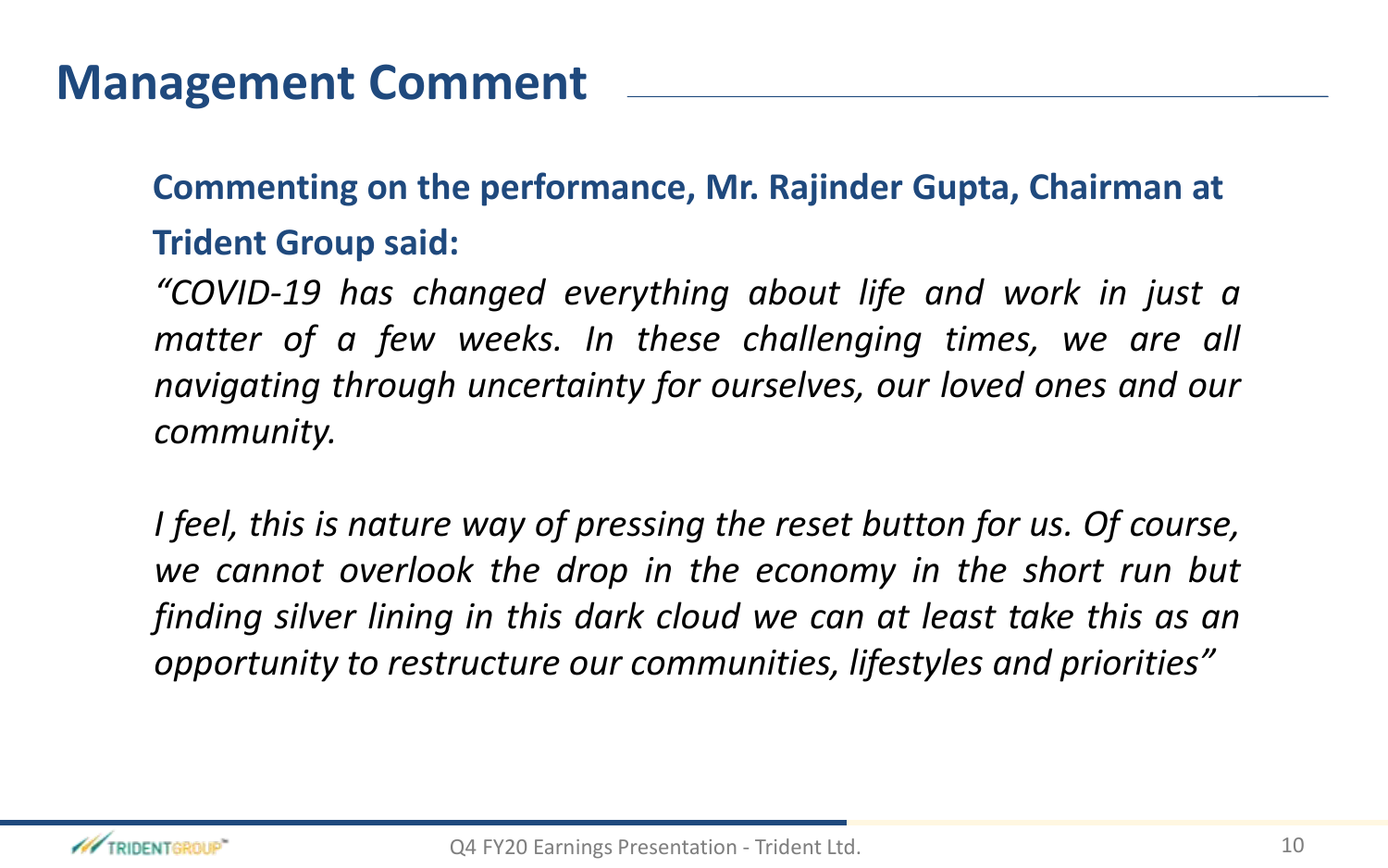## **Textile - Financials**



**W TRIDENTGROUP**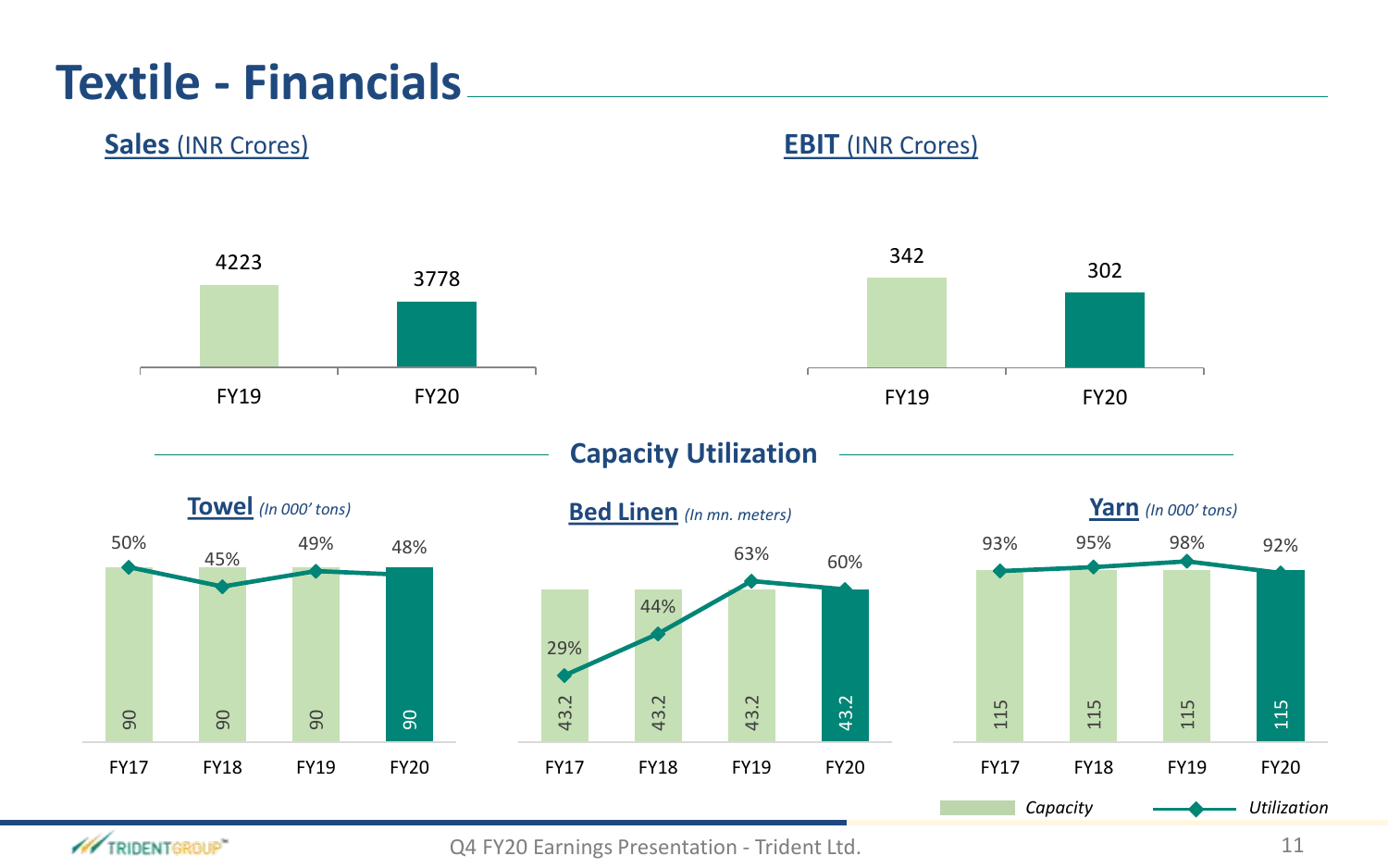### **Paper - Financials**

### **Sales** (INR Crores) **EBIT** (INR Crores)



### **Capacity Utilization (Tonnage Basis)**





### **Copier v/s Non-Copier**



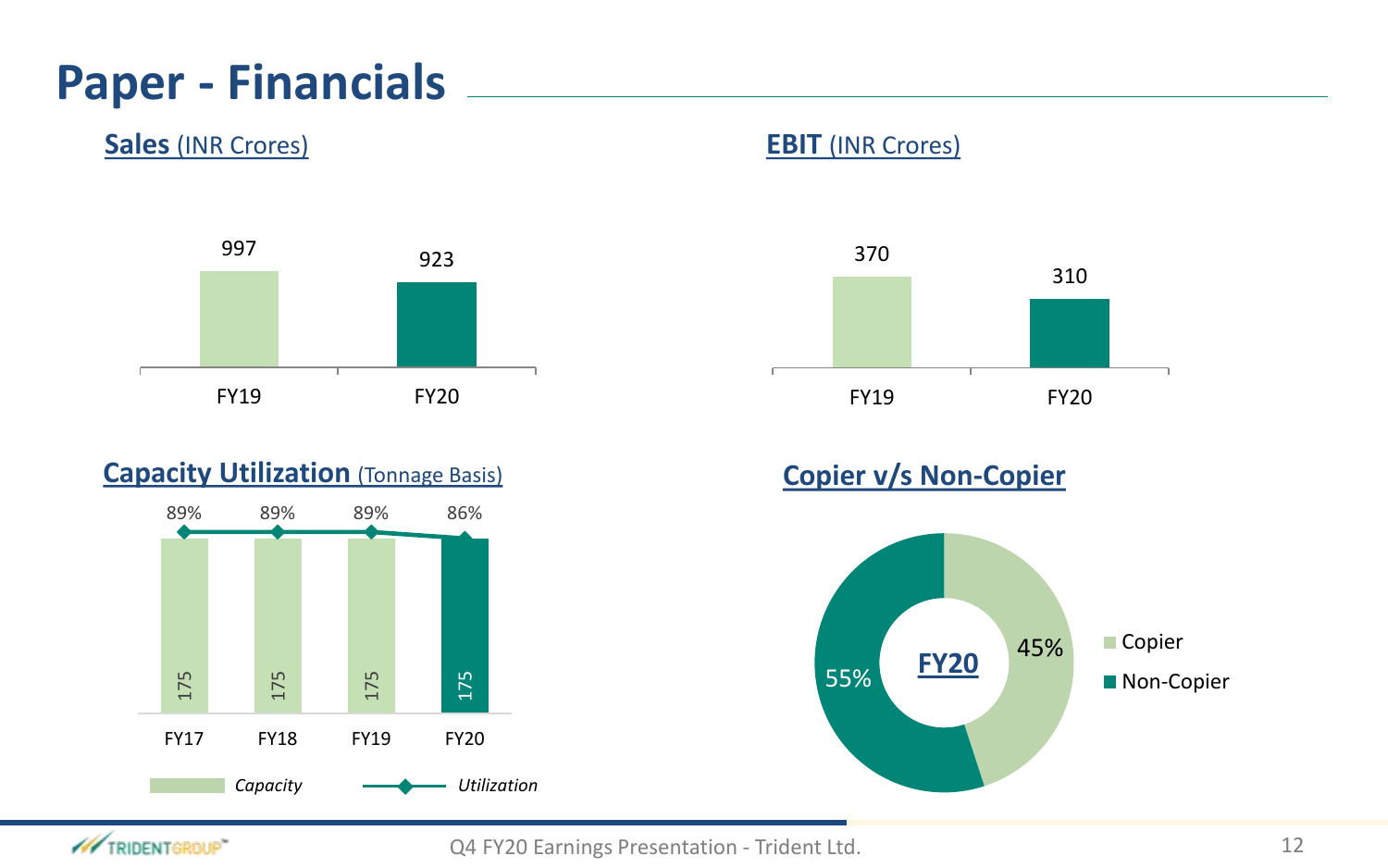# **Financial Performance**







#### **PAT (INR Cr) Interest Coverage Ratio**



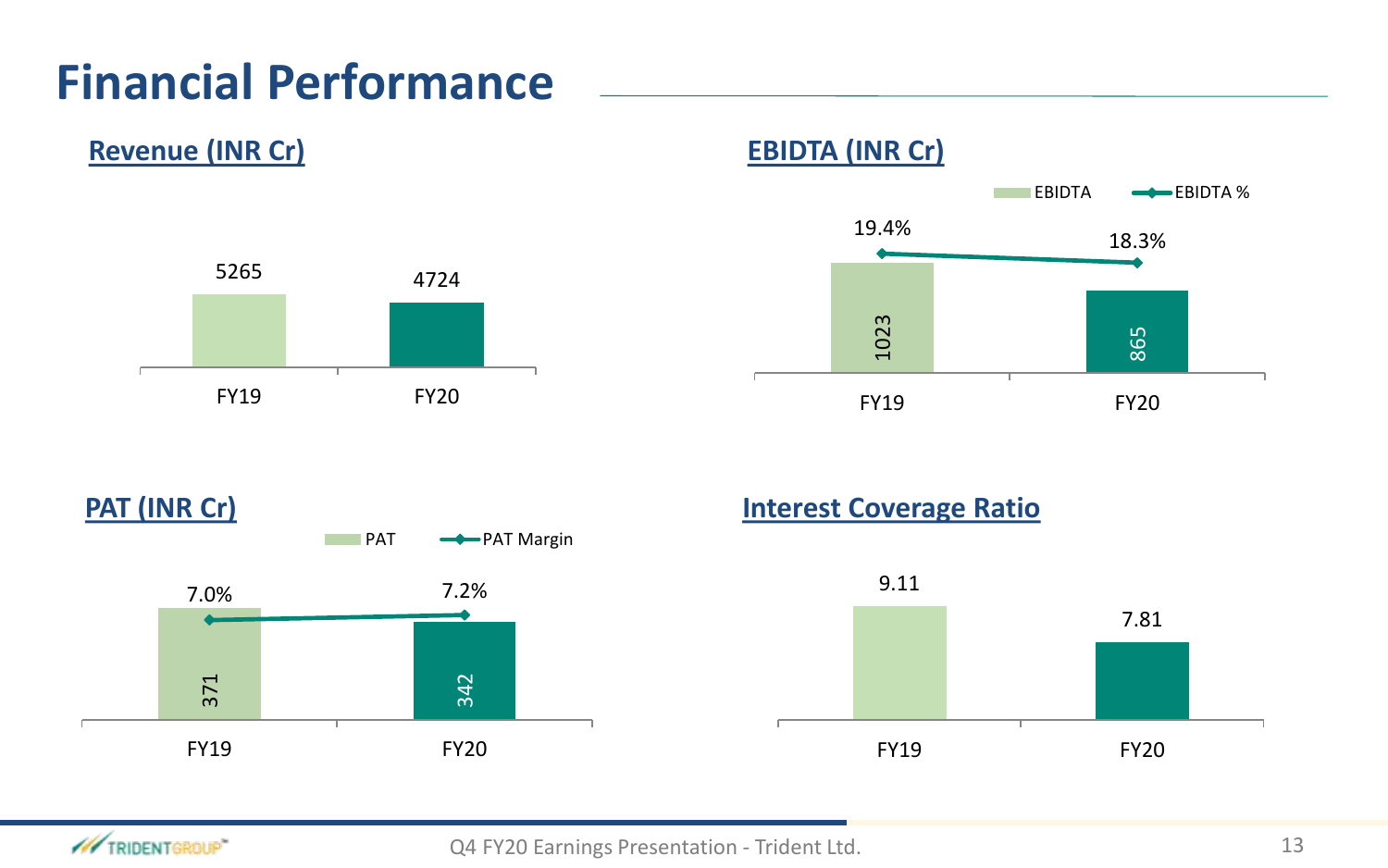# **Financial Performance**









*\*Excludes fair valuation of land as per IND – AS and exceptional items* 

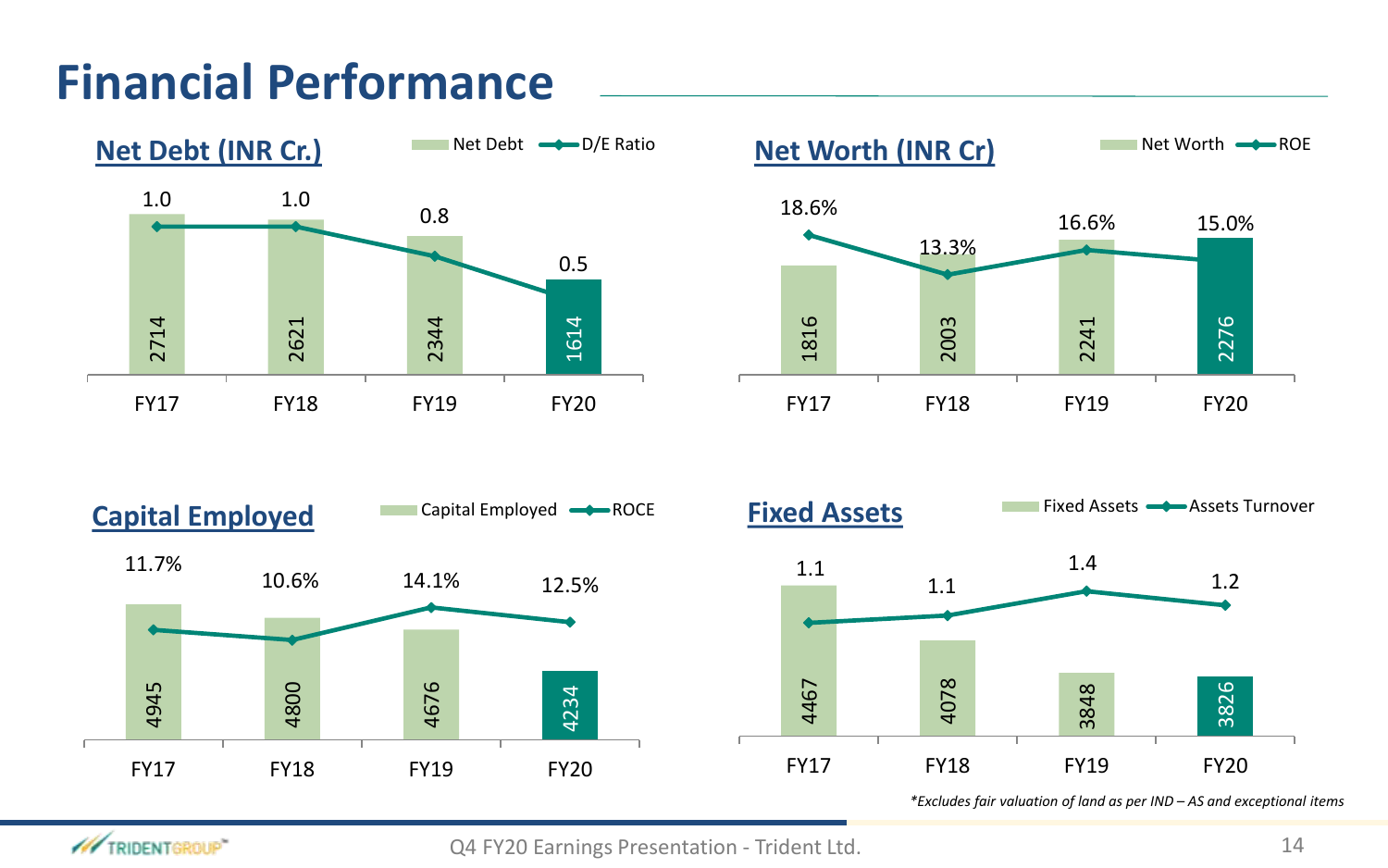### **Key Ratios**

| <b>Particulars (INR crore)</b>     | <b>FY20</b> | <b>FY19</b> | <b>FY18</b> |
|------------------------------------|-------------|-------------|-------------|
| <b>Return on Capital Employed*</b> | 12.5%       | 14.1%       | 10.6%       |
| <b>Return on Equity*</b>           | 15.0%       | 16.6%       | 13.3%       |
| <b>Interest Coverage</b>           | 7.8         | 9.1         | 7.7         |
| <b>Net Debt to Equity</b>          | 0.5         | 0.8         | 1.0         |
| Net Debt / EBITDA                  | 1.9         | 2.3         | 2.9         |
|                                    |             |             |             |

*\*Excludes fair valuation of land as per IND – AS and exceptional items*

| <b>Credit</b><br>Rating: | <b>CRISIL AA-/ CARE AA- (LT Bank Facilities)</b><br><b>CRISIL A1+/ CARE A1+ (ST Bank Facilities)</b> | CP Rating: | $\blacksquare$ CRISIL A1+/<br>$INDA1+$ |
|--------------------------|------------------------------------------------------------------------------------------------------|------------|----------------------------------------|
|                          |                                                                                                      |            |                                        |

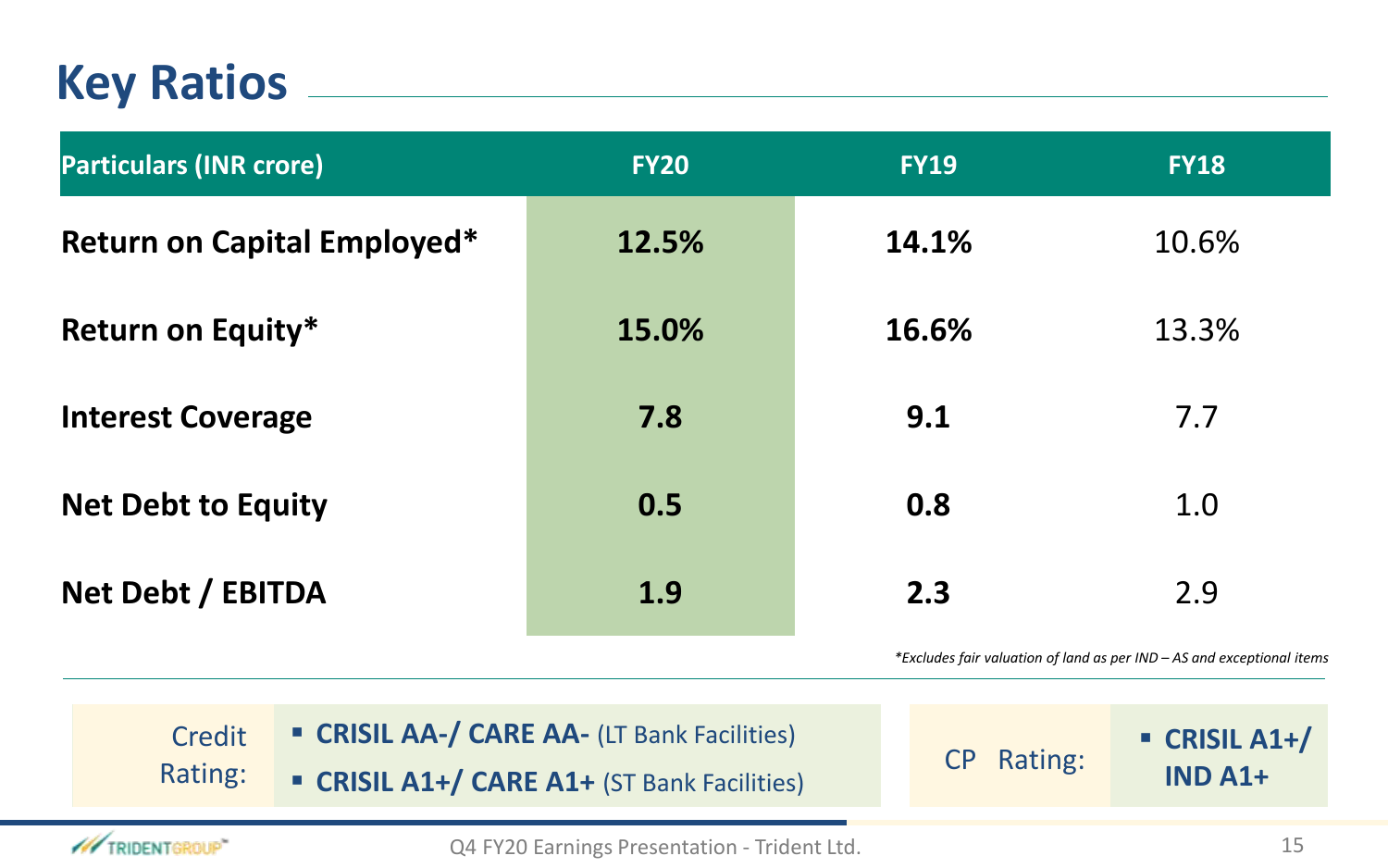# **Balance Sheet (S)**

/// TRIDENTGROUP

| <b>Particulars (INR crore)</b>       | As on<br>Mar 31, 2020 | As on<br>Mar 31, 2019 | <b>Particulars (INR crore)</b>                     | As on<br>Mar 31, 2020 | As on<br>Mar 31, 2019 |  |
|--------------------------------------|-----------------------|-----------------------|----------------------------------------------------|-----------------------|-----------------------|--|
| <b>Source of Funds</b>               |                       |                       | <b>Application of Funds</b>                        |                       |                       |  |
| <b>Equity</b>                        | 2966.9                | 2931.3                | <b>Non Current Assets</b>                          | 3975.0                | 4080.0                |  |
|                                      |                       |                       | Property, Plant & Equipment                        | 3573.4                | 3672.5                |  |
| <b>Equity Share Capital</b>          | 509.6                 | 509.6                 | Capital Work-in-Progress                           | 140.8                 | 131.8                 |  |
| <b>Other Equity</b>                  | 2457.3                | 2421.7                | <b>Intangible Assets</b>                           | 42.5                  | 43.5                  |  |
| <b>Non-Current Liabilities</b>       | 1058.2                | 1361.9                | <b>Right of Use Assets</b>                         | 69.3                  |                       |  |
| <b>Borrowings</b>                    | 689.1                 | 953.6                 | <b>Financial Assets</b>                            | 124.4                 | 133.2                 |  |
|                                      |                       |                       | <b>Other Non Current Assets</b>                    | 24.5                  | 99.0                  |  |
| <b>Deferred Tax Liabilities</b>      | 336.7                 | 408.3                 | <b>Current Assets</b>                              | 1743.4                | 2023.2                |  |
| <b>Other Non Current Liabilities</b> | 32.4                  |                       | Inventories                                        | 912.0                 | 1000.9                |  |
| <b>Current Liabilities</b>           | 1693.3                | 1810.1                | <b>Financial Assets</b><br>- Investments           |                       | 66.9                  |  |
| <b>Financial Liabilities</b>         | 1626.9                | 1755.3                | - Trade Receivables                                | 278.5                 | 662.0                 |  |
|                                      |                       |                       | - Cash & Cash Equivalents<br>- Other Bank Balances | 318.3<br>19.0         | 9.5<br>15.6           |  |
| Provisions                           | 21.3                  | 19.2                  | - Other Financial Assets                           | 107.0                 | 158.1                 |  |
| <b>Other Current Lighilities</b>     | 45.0                  | 35.5                  | <b>Other Current Assets</b>                        | 108.5                 | 110.1                 |  |
| <b>TOTAL</b>                         | 5718.4                | 6103.2                | <b>TOTAL</b>                                       | 5718.4                | 6103.2                |  |
|                                      |                       |                       |                                                    |                       |                       |  |